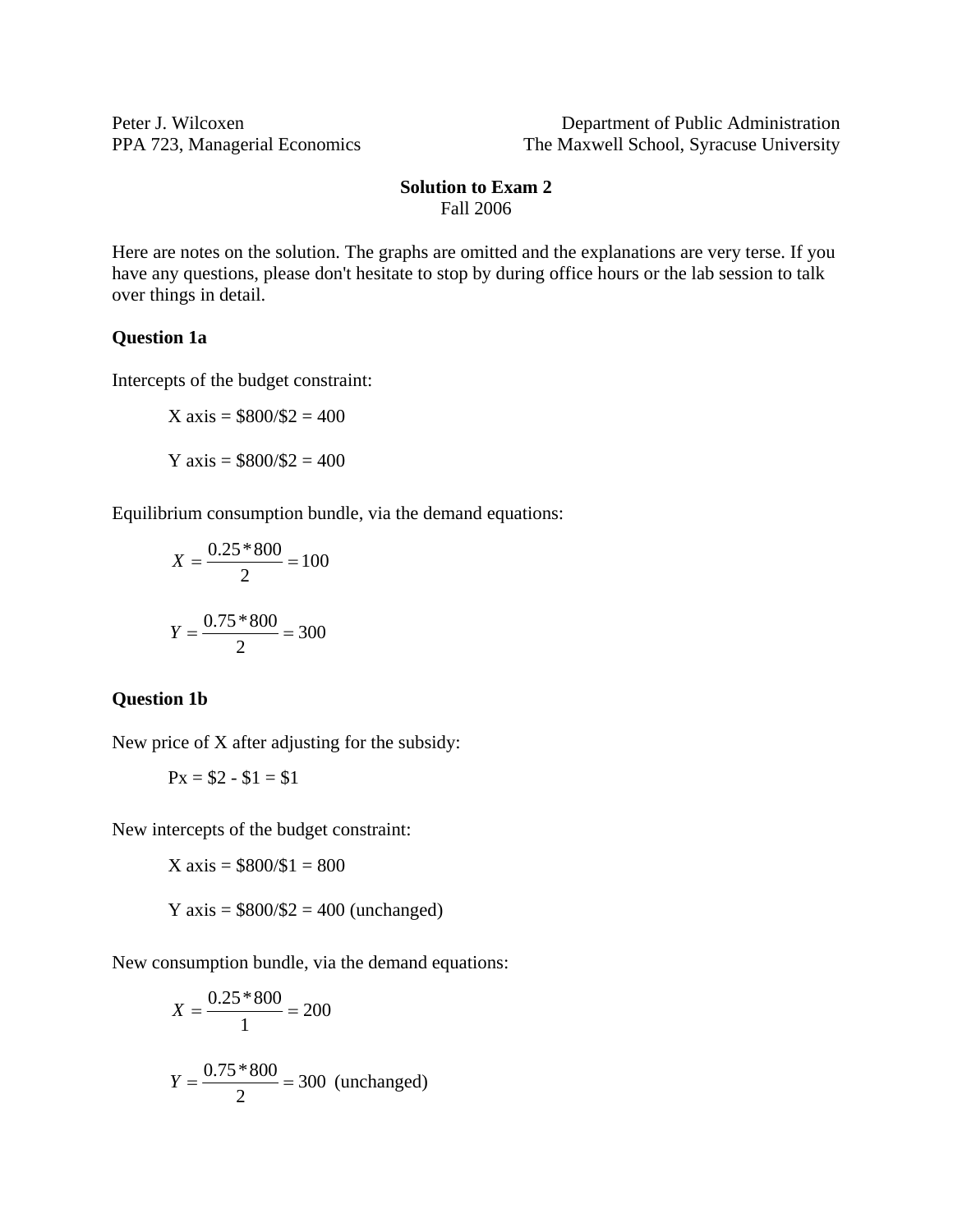Calculating the utility associated with the initial consumption bundle:

$$
U1 = (100)^{0.25} * (300)^{0.75} = 227.95
$$

Inserting this and the new prices into the expenditure function:

$$
M3 = 227.95 * \left(\frac{1}{0.25}\right)^{0.25} \left(\frac{2}{0.75}\right)^{0.75} = $672.72
$$

Calculating the CV:

$$
CV = M3 - M1 = $673 - $800 = -$127
$$

Since the CV is negative, the household is better off under the policy. However, the government's expenditure on the subsidy is  $$1*200 = $200$ , which is greater than the gain to the household. The difference between the cost of the subsidy, \$200, and the gain to households, \$127, is deadweight loss. That is, the policy costs the government \$73 more than it produces in benefits (\$200-\$127=\$73).

#### **Question 2**

The PV of benefits is the sum of the PV of the extra property taxes (years 1-30) and the extra sales taxes (years 1+):

$$
PVb = PVprop + PVsales
$$

Computing the components:

$$
PVprop = \frac{$15M}{0.05} - \frac{\left(\frac{$15M}{0.05}\right)}{1.05^{30}} = $300M - $69.4M = $230.6M
$$
  

$$
PV sales = \frac{$5M}{0.05} = $100M
$$

Adding:

$$
P V b = P V prop + P V sales = $230.6M + $100M = $330.6M
$$

The PV of the cost is just the \$300M construction cost that would have to be paid in year zero. Subtracting that from the PV of benefits gives the NPV: \$330.6M - \$300M = \$30.6M. Since the NPV is positive, it would be a good idea to proceed with the project: it generates enough benefits that it is possible to completely cover all of its costs and still come out ahead.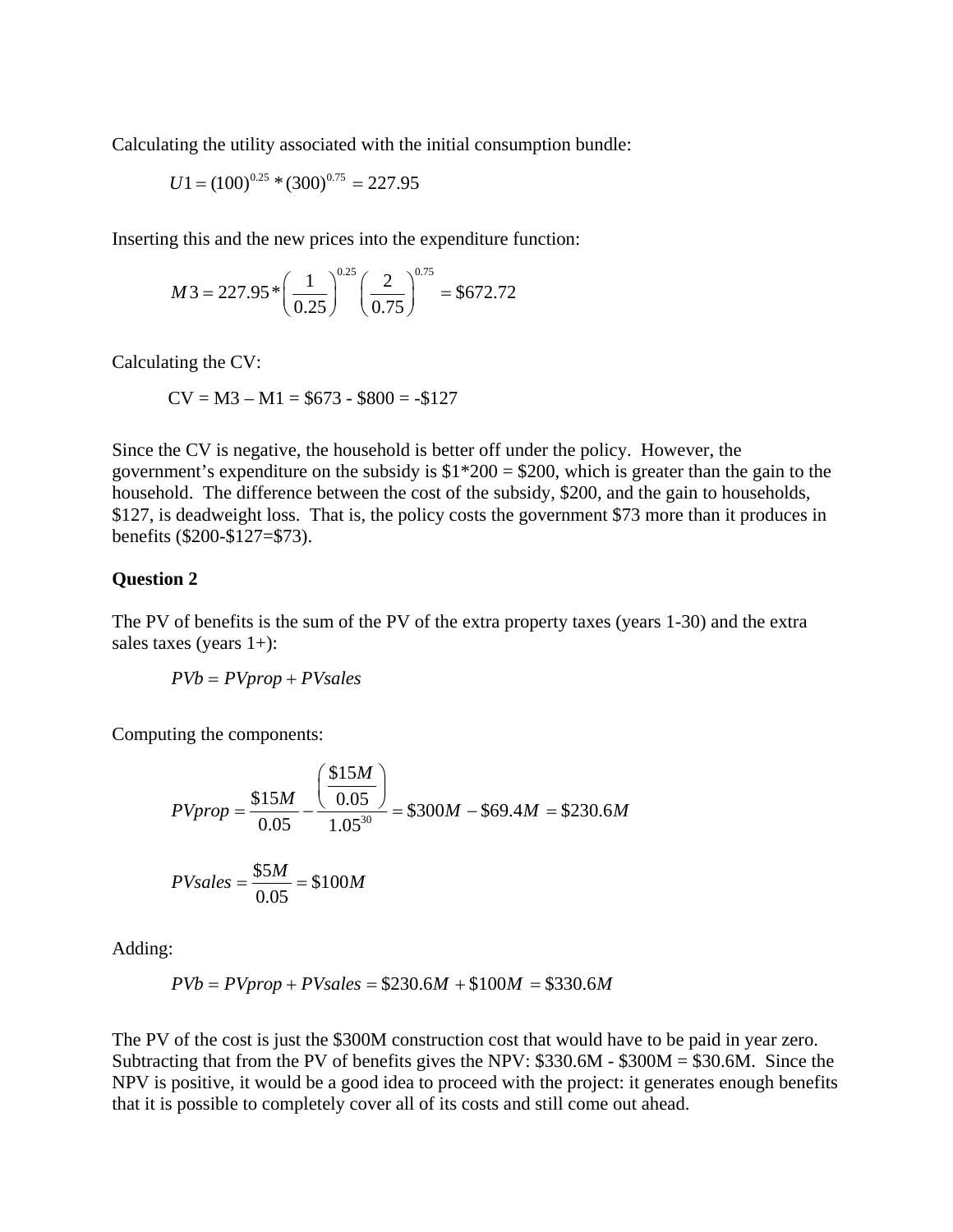# **Question 3a**

The PV of the costs in years 1-10 can be computed as follows:

$$
PVc = \frac{\$30M}{0.05} - \frac{\left(\frac{\$30M}{0.05}\right)}{1.05^{10}} = \$600M - \$368.3M = \$231.7M
$$

The PV of the benefits, which begin in year 11, can be computed as shown:

$$
PVb = \frac{\left(\frac{\$20M}{0.05}\right)}{1.05^{10}} = \$245.6M
$$

The NPV is the difference:

$$
NPV = $245.6M - $231.7M = $13.9M
$$

Since the NPV is positive, it would be efficient to undertake the project: the benefits it will produce are large enough that everyone who suffers a cost could be compensated, and some net benefits would still remain.

### **Question 3b**

The first step is to derive the demand equations from the information given plus the usual budget constraint:

$$
Y = 2 * X
$$
  
\n
$$
M = Px * X + Py * Y
$$
  
\n
$$
M = Px * X + Py * 2 * X = (Px + 2 * Py) * X
$$
  
\n
$$
X = \frac{M}{Px + 2 * Py}
$$
  
\n
$$
Y = \frac{2 * M}{Px + 2 * Py}
$$

Using these to find the initial equilibrium: